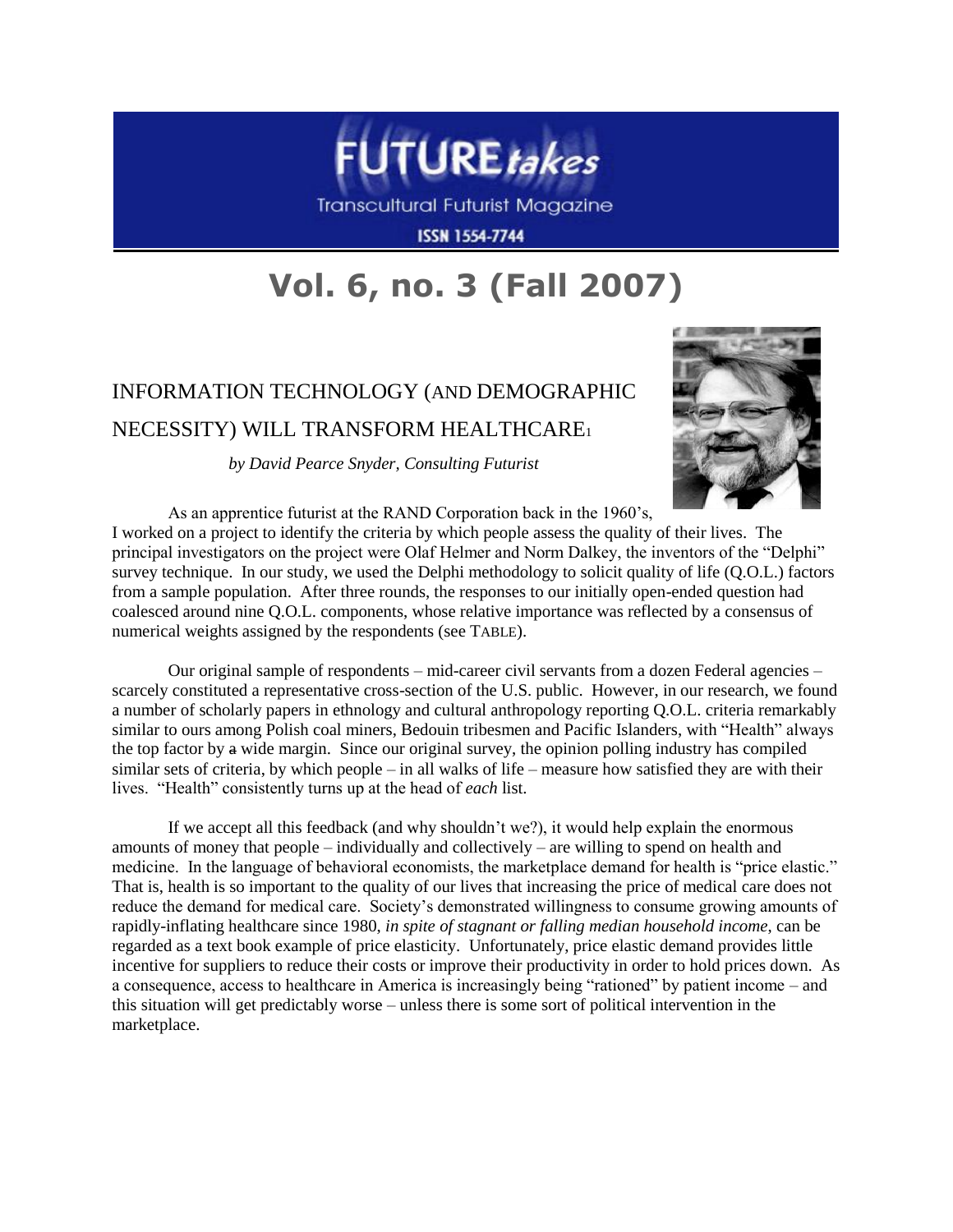|--|

| <b>COMPONENTS OF THE QUALITY OF LIFE</b><br>DERIVED FROM A DELPHI SELF-ASSESSMENT SURVEY                                                |                      |  |
|-----------------------------------------------------------------------------------------------------------------------------------------|----------------------|--|
| <b>COMPONENT OR FACTOR</b>                                                                                                              | <b>MEDIAN WEIGHT</b> |  |
| 1. HFAI TH                                                                                                                              | 20                   |  |
| 2. STATUS                                                                                                                               | 14                   |  |
| 3. AFFLUENCE                                                                                                                            | 14                   |  |
| 4. MEANINGFUL ACTIVITY                                                                                                                  | 12                   |  |
| 5. SOCIALITY                                                                                                                            | 9                    |  |
| 6. FREEDOM                                                                                                                              | 8                    |  |
| 7. SECURITY                                                                                                                             | 8                    |  |
| 8. NOVELTY/NEW EXPERIENCE                                                                                                               | 7                    |  |
| 9. AGGRESSION/DOMINANCE                                                                                                                 | 6                    |  |
| from: Studies in the Quality of Life, by Norman Dalkey, Daniel L.<br>Rourk, Ralph Lewis and David Snyder, Lexington Books, 1972, p. 87. |                      |  |

Of course, political intervention is exactly what America's financially strapped healthcare consumers are currently looking for. U.S. opinion polls routinely show that affordable healthcare is now the second most important voter concern (after the Iraq war), and between 2/3 and 3/4 of voters believe that equitable access to affordable health insurance should be an entitlement. How best to achieve this goal is already one of the major debating points of the 2008 U.S. elections. But, by focusing our collective national attention on finding an actuarial "fix" for the high cost of healthcare, we are failing entirely to appreciate the rapidly approaching convergence of long-term demographic, economic and technologic trends that is about to coerce transformational change throughout the nation's largest industry.

#### **THE REAL FUTURE OF AMERICAN HEALTHCARE**

"Healthcare" is, in fact, America's largest industry, currently accounting for 16.5% of the nation's GDP and 15.5% of all U.S. employment. The U.S. Bureau of Labor Statistics (BLS) expects "Healthcare" to employ 18.6% of all U.S. workers by 2014, and the National Center for Medicare and Medicaid Services estimates that "Health care" will generate 20% of our GDP by 2015. Three out of 10 new U.S. workers between now and 2015 will be employed due to growth in healthcare or medicine. The continued rapid growth of healthcare is largely seen as inevitable, as a direct consequence of our aging population. And, economists cheerfully regard healthcare as a guaranteed source of future new jobs that cannot be automated or off-shored.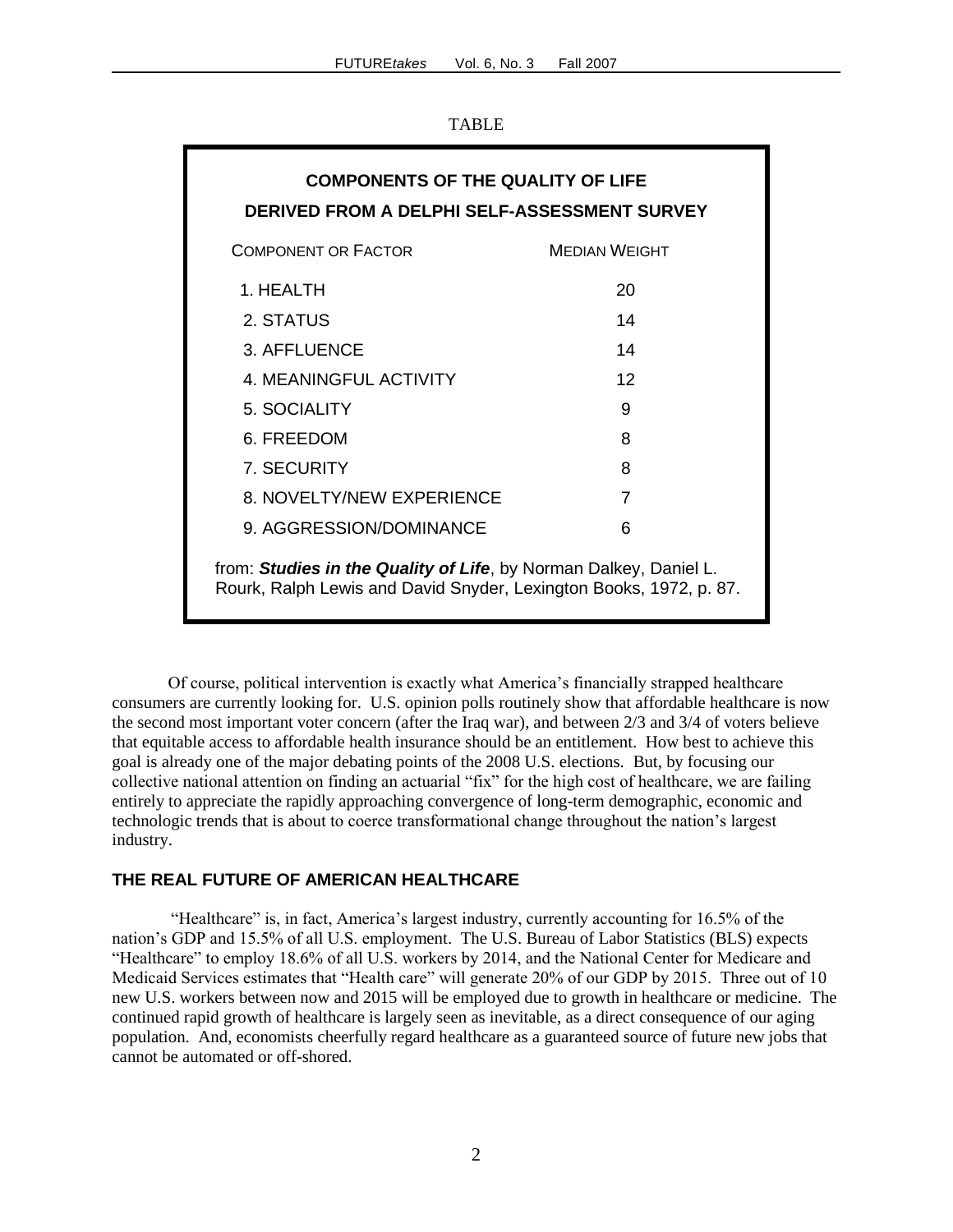Many policy-makers, on the other hand, see the projected rise in healthcare expenditures and employment as an emerging crisis that will only get worse in the future. U.S. healthcare spending over the past 10 years has risen 2 to 4 times faster than overall inflation and shows no sign of moderating. Medical bills are already the primary cause of bankruptcy among older Americans, and the high health insurance costs of U.S. factory workers seriously disadvantages our manufactured goods in global competition.

What's more*,* labor demographers forecast that the growing demand for health workers will substantially exceed the supply, causing an untenable shortage of professional care givers – including a projected deficit of 1 million nurses in 10 years. Such shortages would not only compromise the quality of American healthcare, but economists estimate that the resulting wage inflation among care providers would cause annual health spending increases to double – from 7.7% *p.a.* in 2006 to 15% *p.a.* or more – by 2020.

The most promising practical approach to reducing U.S. healthcare costs and labor requirements involves using information technology (IT) to create an electronic medical records system (EMRS), which proponents argue would cut healthcare costs by at least 20%, while reducing medical errors by 50% or more. In 2005, President Bush announced a Federal initiative to complete a nationwide EMRS by 2014.

Mr. Bush had good reason to promote EMRS. Over the preceding decade, the U.S. Veterans Administration (VA) had installed EMRS as part of a 10-year modernization of its 1,400 hospitals, clinics and nursing homes. As a consequence of the modernization, the VA has been able to double the number of patients it treats each year (from 2.5 million to 5.3 million), while maintaining an average annual perpatient cost of \$5,000. During the same period, the cost of comparable private care rose 40% to \$6,500 per patient. Not only was the VA able to reduce staffing by 13% (10,000 employees), but its over-65 year old patients have a 40% lower risk of death than do over-65 Medicare patients in private facilities.

In spite of its proven benefits, there is widespread opposition to EMRS throughout the medical profession and healthcare industry in general. Most practitioners refuse to accept the standard forms and definitions required by an automated system, while privacy advocates fear compromising patients' medical records and pharmaceutical companies are concerned (justifiably) that a single nationwide data base of patient records would reveal the side-effects and relative effectiveness – or ineffectiveness – of their medications. In fact, some policy makers worry that more accurate data on the nation's health would reveal shortcomings in the current system that would ultimately require even more expenditures on medical treatment. Overarching this debate is the fact that no source of funding has been identified to underwrite the billions of dollars that EMRS would cost.

#### **MORE PATIENTS, FEWER BEDS**

Absent any productivity-enhancing innovation, the prognosis for U.S. healthcare clearly indicates continuing employment growth. But the BLS biennial 10-year jobs forecasts reveal shifting employment within the industry itself. In particular, comparison between BLS 2002 and 2004 10-year projections indicates a sharp decline in the forecast employment growth of "Nursing and residential care facilities," which is off-set by a projected increase in employment by "Home healthcare services." The principal clientele for both of these segments of healthcare are the elderly.

Because Americans have been staying healthier longer, a declining share of elderly is requiring institutional care until late in life. However, because the average U.S. life-span is continuing to increase, growing numbers of older Americans are finding that the high cost of institutional elder-care often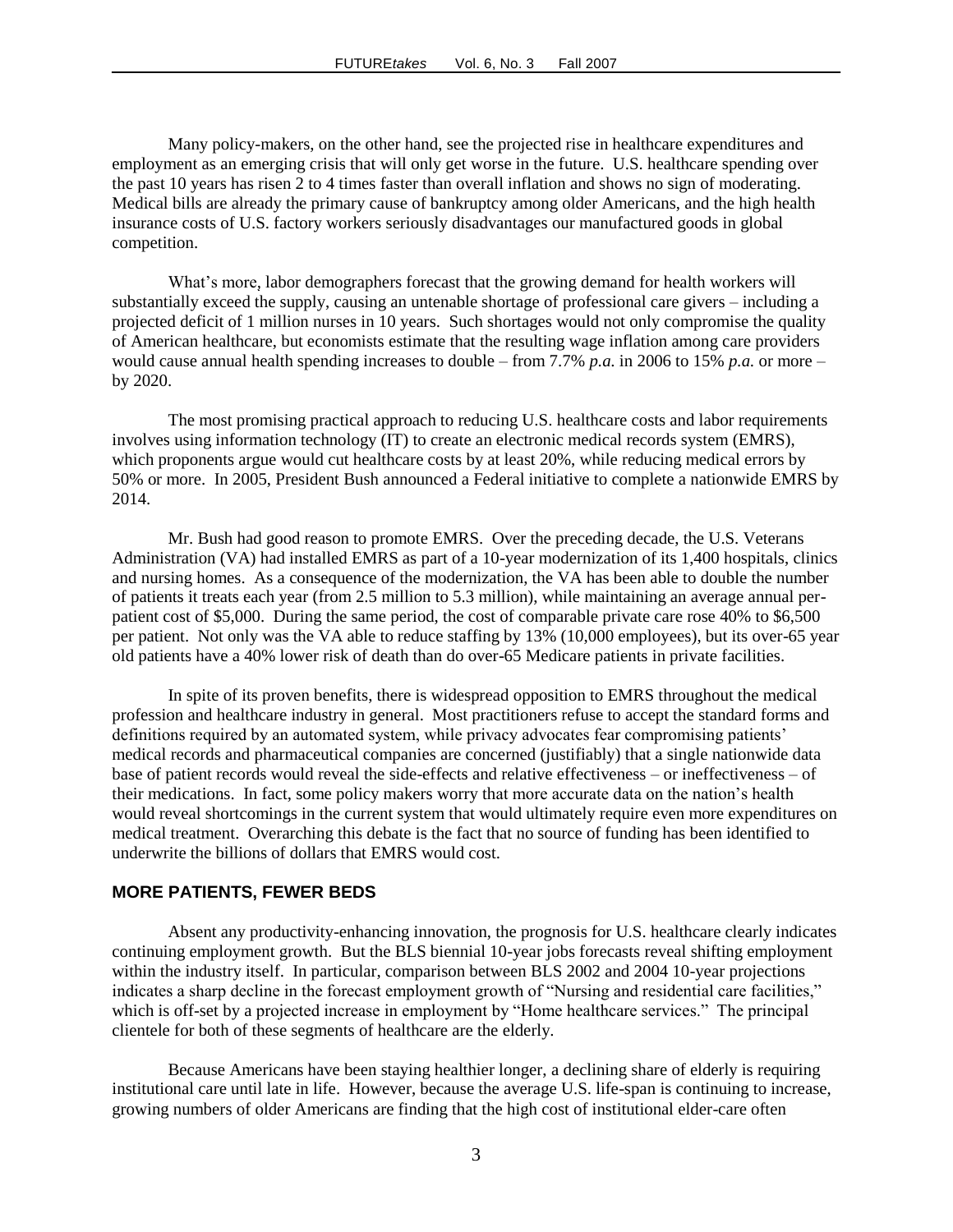consumes their retirement savings long before they die. These twin realities are leading a growing share of elderly people and their principal care providers – their children – to opt for *aging at home*. And, because home care costs are considerably less than those for institutional care, state and Federal funders of elder care have altered their policies to underwrite home care for the elderly – in response to both public demand and mounting political pressure.

The movement to care for the chronically ill and elderly at home has been accelerating since the Internet made possible the remote monitoring of patients by doctors and hospitals. In 2000, Medicare and Medicaid changed their funding criteria to cover the costs of "telemedicine" services and their associated technologies. Major IT firms Honeywell and Philips Electronics are each introducing a line of home health monitors, while Intel is developing specialty microchips for use in telemedicine.

Early assessments of telemedicine clearly show that it reduces both the cost and staffing of comparable institutional care, while significantly improving patient outcomes. In anticipation of making wider use of telemedical monitoring to oversee the post-operative recovery of patients at home, US. hospitals have reduced the nation's inventory of hospital beds by 2% (18,000 beds) since 2000. Over the coming decade, costly institutional care will increasingly be reserved for the critically ill, and for patients undergoing major surgery, while the care of convalescent and chronically ill people will largely take place in the home. Telemedicine will enable millions of people to care for themselves – or be cared for by others – in their homes rather than being institutionalized.

## **LONG-TERM PROMISES VS. NEAR-TERM NECESSITIES**

We frequently hear that the future of medicine will be an exciting, hopeful place, filled with genetically engineered vaccines, cancer fighting nanobots, biomimetic prostheses and drugs that cure mental illness. But most of these breakthroughs are still works-in-progress. In the near-term future, innovation in healthcare will be driven by demographic necessities, and the need to provide quality care for a rapidly growing patient population with a slowly growing labor pool.

Some medical diagnostics and clerical work – as well as some surgery – will be off-shored to modernizing 3rd world nations. In 2004, *The Wall Street Journal* reported that in 2003, 600,000 patients from developed nations traveled to South Asian and Middle Eastern countries for low-cost operations. The *big* innovation in U.S. healthcare, however, will be the "outsourcing" of chronic and convalescent care to patients' homes. Telemedicine via the Internet will permit hospitals, nursing homes and individual practitioners to serve more patients throughout a community, while producing superior patient outcomes.

Current patterns of social, institutional and technological adaptation strongly suggest that the foregoing scenario is already gathering momentum. Moreover, a growing impatience in Washington with the healthcare profession's reluctance to use electronic patient records has forged a bi-partisan coalition committed to forcing the issue. To "jump start" EMRS, the Federal government can be expected to issue "smart cards" to all Medicare/Medicaid recipients by 2010-12, and to mandate electronic reporting by large care-providers – in hopes of capturing some of the improved patient outcomes and cost efficiencies experienced by the Veterans Administration. If the nation's private health practitioners and providers were able to achieve a performance improvement approximating that of the VA care delivery system, it would be the public health equivalent of reversing global warming.

Once national EMRS reporting standards have been established, scientists and statisticians will quickly set up on-line networks to access and share the newly available data reflecting the actual collective practices and outcomes of American healthcare. Early revelations will lead to numerous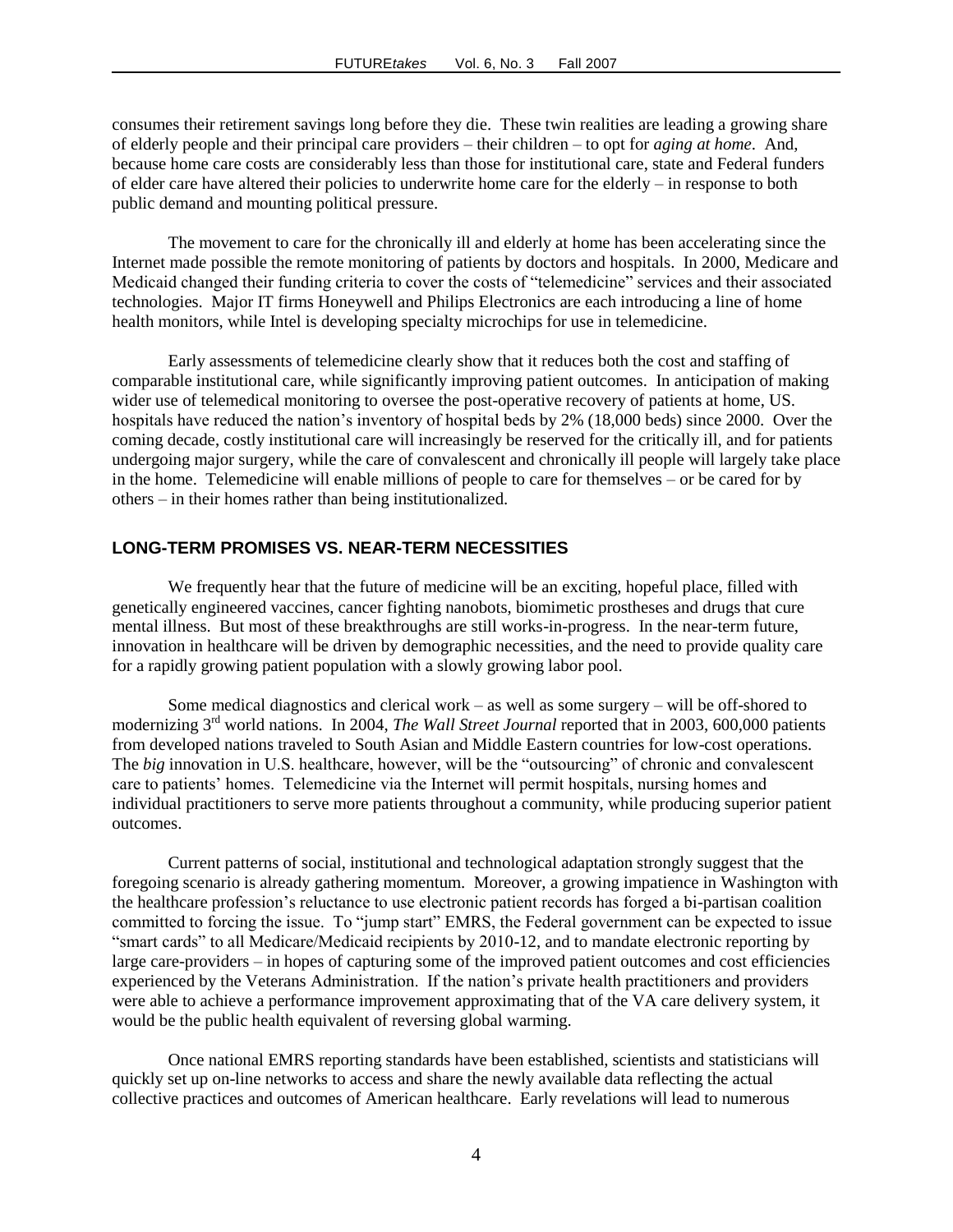changes in medical practices and procedures, and provoke widespread support for a national health information network ("HealthNet") that would mobilize all EMRS performance data to provide timely feedback for "evidence-based" public health policies and practices.

HealthNet would obviously be an invaluable asset when we confront future pandemics (epidemiologists are certain this is just a matter of time). Of course, if we do not have a HealthNet when the first pandemic hits, we are sure to have one in time for the second pandemic. A HealthNet would also be a powerful medium for "preventive care," providing public access to reliable medical information and wellness education. Best of all, a national HealthNet will require no new technologic breakthroughs: it can be done with commodity systems and software.

The creation of a U.S. HealthNet would represent a national commitment on the scale of the Interstate Highway System. However, since sectoral economic projections commonly show that healthcare will be generating one-quarter to one-third of our GDP well before 2050, such an investment would be entirely appropriate. Given the scale and complexity of such an undertaking, it is probable that any national HealthNet/EMRS project would best be organized like the on-line collaboration of user volunteers that created the superior open-source (OS) software system (Linux), which is currently capturing a growing share of high volume commodity IT applications world wide.

If we start now, an OS HealthNet/EMRS could be operational by around 2015, about the time that some of today's promising medical breakthroughs will finally be reaching the marketplace. But, before we enjoy the promised benefits of the long-term future of healthcare in America, we will have to get there first. And because health is the most valuable quality of life, the successful management of healthcare's near-term future will be a more important achievement for society than any medical breakthrough.

*David Pearce Snyder is a consulting futurist. For further information, contact him a[t david@the](mailto:david@the-futurist.com)[futurist.com,](mailto:david@the-futurist.com) phone 301-530-5807. His Web site is [www.the-futurist.com.](http://www.the-futurist.com/)*

### *POINTS FOR THE CLASSROOM (send comments to [forum@futuretakes.org\)](mailto:forum@futuretakes.org):*

- o *What will healthcare support look like in your part of the world in 2020? Employersubsidized? Tax-subsidized? Individual fee-for-service? The traditional Chinese system, in which the doctor is paid only when a patient is healthy and not when he/she is ill? To what extent will the fee structure be matched with medical necessity?*
- o *Will the demographic, economic, technological, and social trends identified by Snyder lead to widespread utilization of complementary and alternative healthcare services? Preventative healthcare? If so, who will pay the fees?*
- o *The author notes that medical costs are the primary cause of bankruptcy among older Americans. In 2020, what will be the primary challenges that elderly people face in your part of the world and elsewhere? Also, what will be the leading causes of (personal) financial insolvency, by age bracket, at that time?*
- o *In the US, people are living longer on average (sometimes outliving their savings), and they are also working longer, often to maintain healthcare coverage or because of retirement plan failure. However, the "senior years" are when health challenges are often greatest, notwithstanding the fact that Americans are on average staying healthier longer. In addition, the workplace and work culture itself can be a source of unhealthy stress for some (albeit a social network for others). What are the long-term implications*